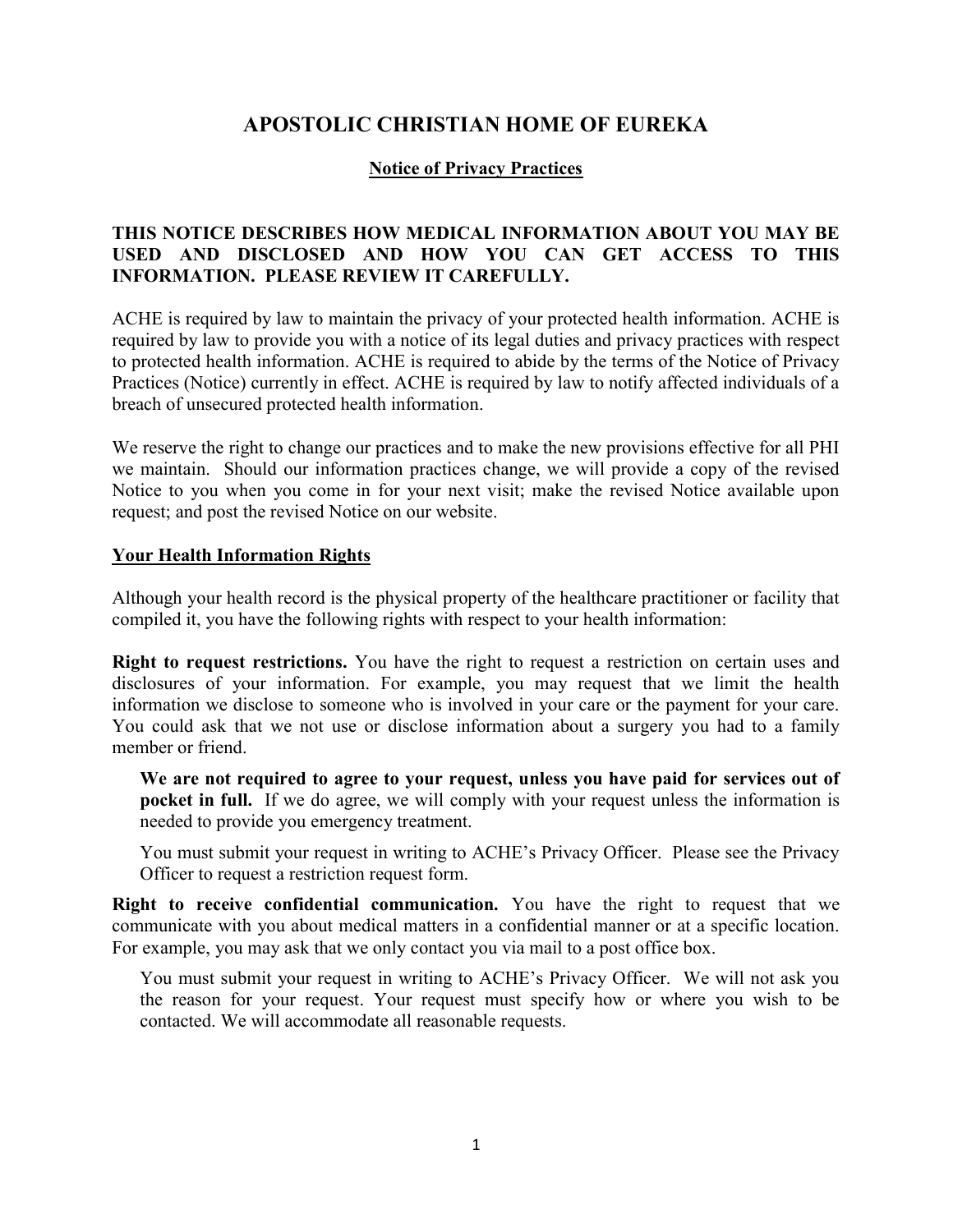Right to inspect and copy your health information. You have the right to review and copy your health information.

We may charge a fee for the costs of copying, mailing or other supplies associated with your request.

Right to request an amendment to your health information. If you feel that health information in your record is incorrect or incomplete, you may ask us to amend the information. You have this right for as long as the information is kept by or for ACHE.

You must submit your request in writing to ACHE's Privacy Officer. In addition, you must provide a reason for your request.

We may deny your request for an amendment if it is not in writing or does not include a reason to support the request. In addition, we may deny your request if you ask us to amend information that:

- Was not created by us, unless the person or entity that created the information is no longer available to make the amendment;
- Is not part of the health information kept by or for ACHE
- Is not available to you for inspection or copying
- Is accurate and complete.

Right to an Accounting of Disclosures. You have the right to request an "accounting of disclosures". This is a list of certain disclosures we made of your health information. The following disclosures will not be included in a requested accounting: disclosures made for treatment, payment, or health care operations (unless such disclosures are made through an electronic health record); disclosures made to you; disclosures incident to a permitted or required use or disclosure; disclosures made pursuant to a valid authorization; disclosures for ACHE's directory or to people involved in your care or other notification purposes; disclosures for national security or intelligence purposes; disclosures to correctional institutions or law enforcement officials; disclosures as part of a limited data set; or disclosures made more than 6 years prior to your request.

You must submit your request in writing to ACHE's Privacy Officer. Your request must state a time period which may not be longer than six years from the date the request is submitted (or, for disclosures made through an electronic health record, three years). Your request should indicate in what form you want the list (for example, on paper or electronically). The first list you request within a twelve month period will be free. For additional lists, we may charge you for the costs of providing the list. We will notify you of the cost involved and you may choose to withdraw or modify your request at that time before any costs are incurred.

Right to a Paper Copy of This Notice. You have the right to a paper copy of this Notice of Privacy Practices even if you have agreed to receive the Notice electronically. You may ask us to give you a copy of this Notice at any time.

To obtain a paper copy of this Notice, contact the Privacy Officer.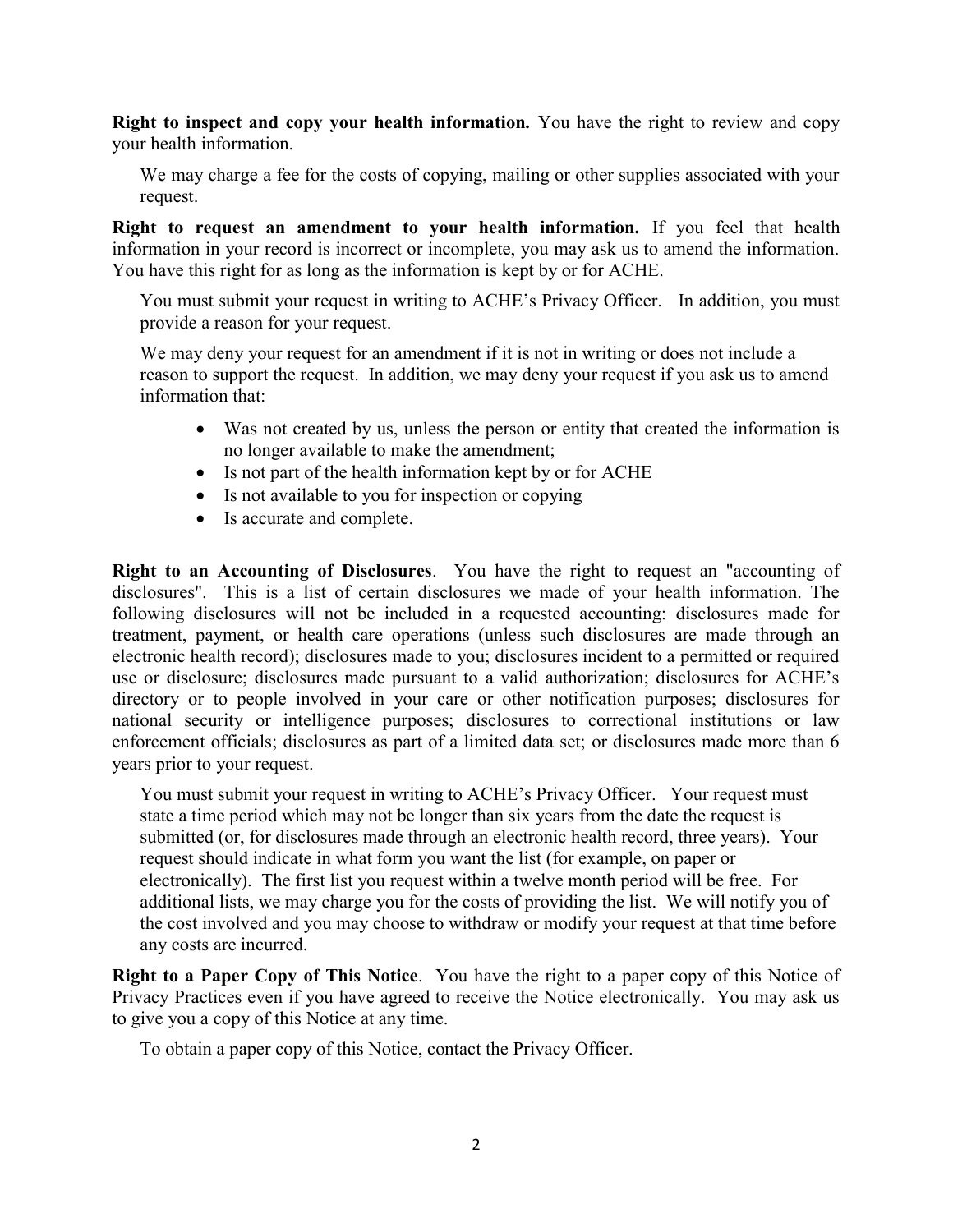# Examples of Disclosures for Treatment, Payment and Health Operations (patient consent or authorization not required):

We will use your PHI for treatment. Information obtained by a nurse, physician, therapist or other member of your healthcare team will be recorded in your record and used to determine the course of treatment that should work best for you. For example, a doctor treating you for a broken leg may need to know if you have diabetes because diabetes may slow the healing process. In addition, the doctor may need to tell the dietitian if you have diabetes so we can plan your meals. Different departments of ACHE may share health information about you in order to coordinate your care and provide you with medication, lab work and x-rays. ACHE may also disclose health information about you to people outside ACHE who may be involved in your medical care after you leave.

We will use your PHI for payment. For example, a bill may be sent to you or your insurance company. The information on or accompanying the bill may include information that identifies you, as well as your diagnosis, procedures and supplies used. In order to be paid, ACHE may need to share information with your health plan about services provided to you. We may also tell your health plan about a treatment you are going to receive to obtain prior approval or determine coverage.

We will use your PHI for health care operations. We may use and share your PHI for our health care operations, which include management, planning, and activities that improve the quality and lower the cost of the care that we deliver. For example, we may use PHI to review the quality and skill of our health care providers. As another example, we may use PHI to resolve any complaints you may have and make sure that you have a comfortable visit with us.

Appointment Reminders/Benefits and Services: We may contact you to provide appointment reminders, information about treatment alternatives or other health related benefits and services that may be of interest to you.

Fundraising Activities: We may use health information about you to contact you in an effort to raise money as part of a fundraising effort. We may also disclose health information to a business associate or a foundation related to ACHE so that the foundation or business associate may contact you in raising money for ACHE. You have the right to opt out of receiving fundraising communications from ACHE.

# Other Uses or Disclosures (patient consent or authorization not required):

# Business Associates

There are services provided in our organization through contracts with Business Associates. Examples include: accountants, transcription or typing services, and a copy service we use when making copies of your PHI. When these services are contracted, we may disclose your PHI to our Business Associate so that they can perform the job we have asked them to do. So that your health information is protected, however, we require the Business Associate to appropriately safeguard your information.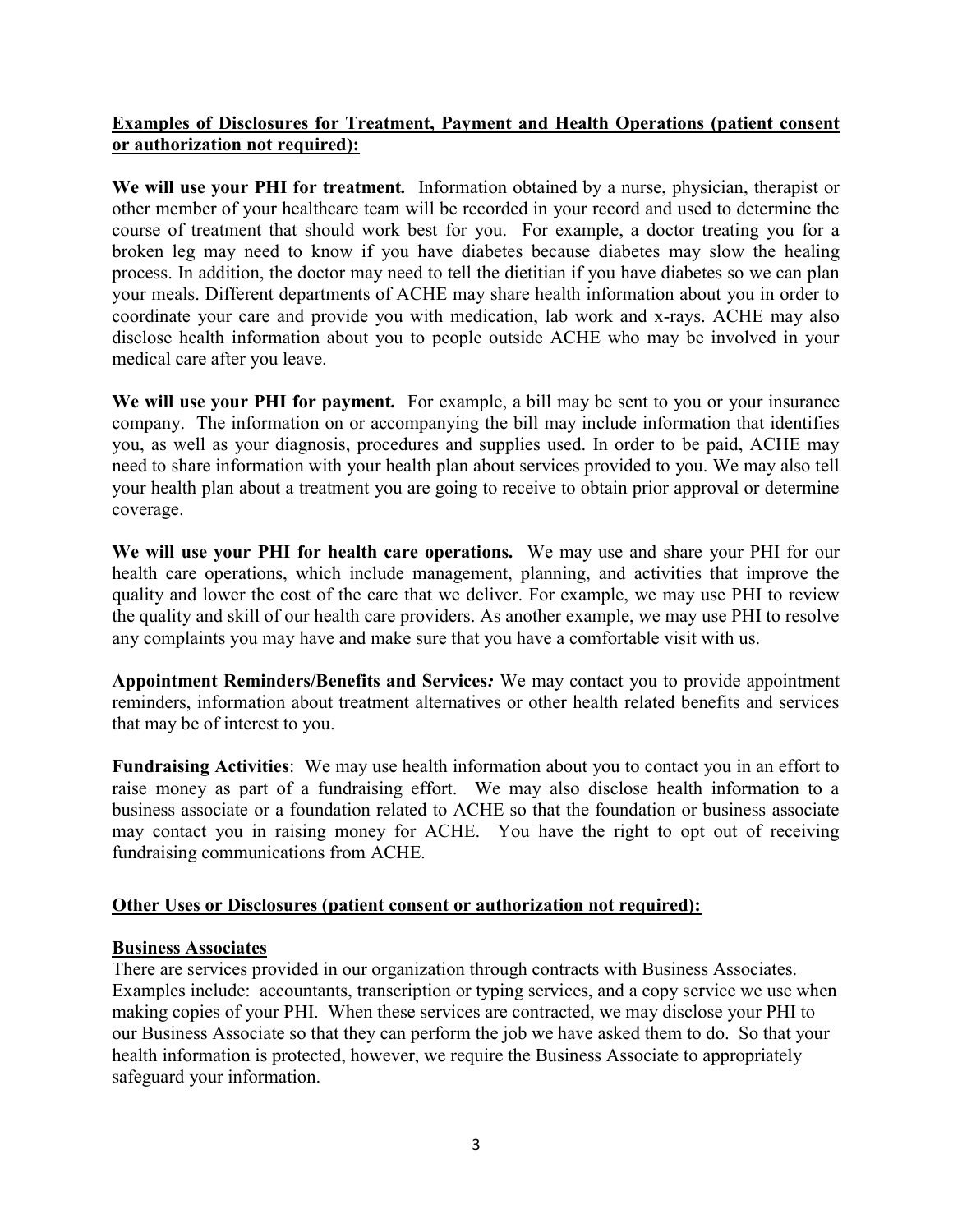# **Notification**

We may use or disclose information to notify or assist in notifying a family member, personal representative, or another person responsible for your care, of your location, general condition, or death.

# Communication with the Family

Health professionals, using their best judgment, may disclose to a family member, other relative, close personal friend, or any other person identified by you, health information relevant to that person's involvement in your care or payment related to your care. After your death, ACHE may disclose to a family member, other relative, close personal friend, or other person identified by you, who were involved in your care or payment for your care, PHI relevant to such person's involvement, unless doing so is inconsistent with any prior expressed preference of you that is known to ACHE.

# **Directory**

We may include information about you in ACHE's directory while you are a resident. This information may include your name, location in the facility, your general condition (e.g., fair, stable, etc.) and your religion. The directory information, except for your religion, may be disclosed to people who ask for you by name. Your religion may be given to a member of the clergy even if they don't ask for you by name. This is so your family, friends and clergy can visit you in the facility and generally know how you are doing. If you do not want your information in the directory, or if you would like to limit the types of information included about you in the directory, please contact Ed Leman.

# Public Health

We may disclose health information about you for public health purposes, including:

- Prevention or control of disease, injury or disability
- Reporting deaths
- Reporting abuse or neglect
- Reporting reactions to medications or problems with products
- Notifying people of recalls of products
- Notifying a person who may have been exposed to a disease or may be at risk for contracting or spreading a disease.

# Reporting Abuse, Neglect or Domestic Violence

We may disclose health information to a government authority authorized to receive reports of abuse, neglect or domestic violence.

# To Avert a Serious Threat to Health or Safety.

We may use and disclose health information about you to prevent a serious threat to your health and safety or the health and safety of the public or another person. We would do this only to help prevent or lessen the threat.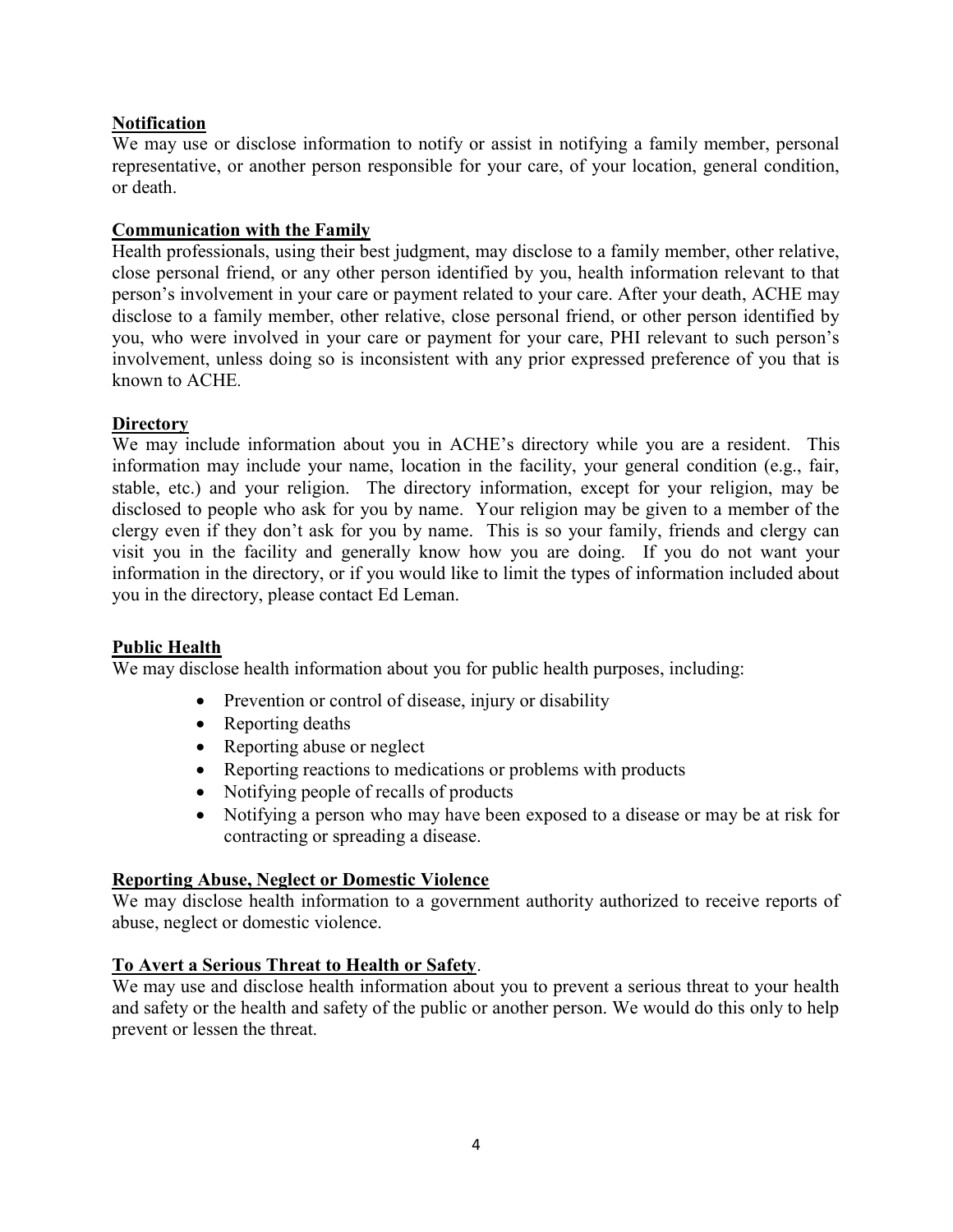# Research

We may disclose information to researchers when their research has been approved by an Institutional Review Board or qualified privacy board that has reviewed the research proposal and established protocols to ensure the privacy of your health information. We may disclose health information about you to people preparing to conduct a research project so long as the health information they review does not leave ACHE.

# Coroners/Funeral Directors

We may disclose PHI to coroners or medical examiners to identify a deceased person, determine cause of death, or to perform other duties as authorized by law. We may also disclose PHI to funeral directors consistent with applicable law, as necessary to carry out their duties with respect to a deceased person.

#### Organ Procurement Organizations

Consistent with applicable law, we may disclose health information to organ procurement organizations or other entities engaged in the procurement, banking, or transplantation of organs for the purpose of tissue donation and transplant.

# Workers Compensation

We may disclose PHI to the extent authorized by and to the extent necessary to comply with laws relating to workers compensation or other similar programs established by law.

#### National Security and Intelligence Activities

We may disclose health information about you to authorized federal officials for intelligence, counterintelligence, and other national security activities authorized by law.

#### Military and Veterans

If you are a member of the armed forces, we may disclose health information about you as required by military authorities. We may also disclose health information about foreign military personnel to the appropriate foreign military authority.

#### Protective Services

We may disclose health information to authorized federal officials for the provision of protective services to the President or certain other persons.

#### Law Enforcement

We may disclose PHI for law enforcement purposes as required by law, or in response to a valid subpoena, summons or court order.

# Judicial or Administrative Proceedings

We may disclose PHI in response to an order of a court or administrative tribunal. We also may disclose PHI in response to a subpoena, discovery request, or other lawful process, but only if efforts have been made to tell you about the request or to obtain an order protecting the information requested.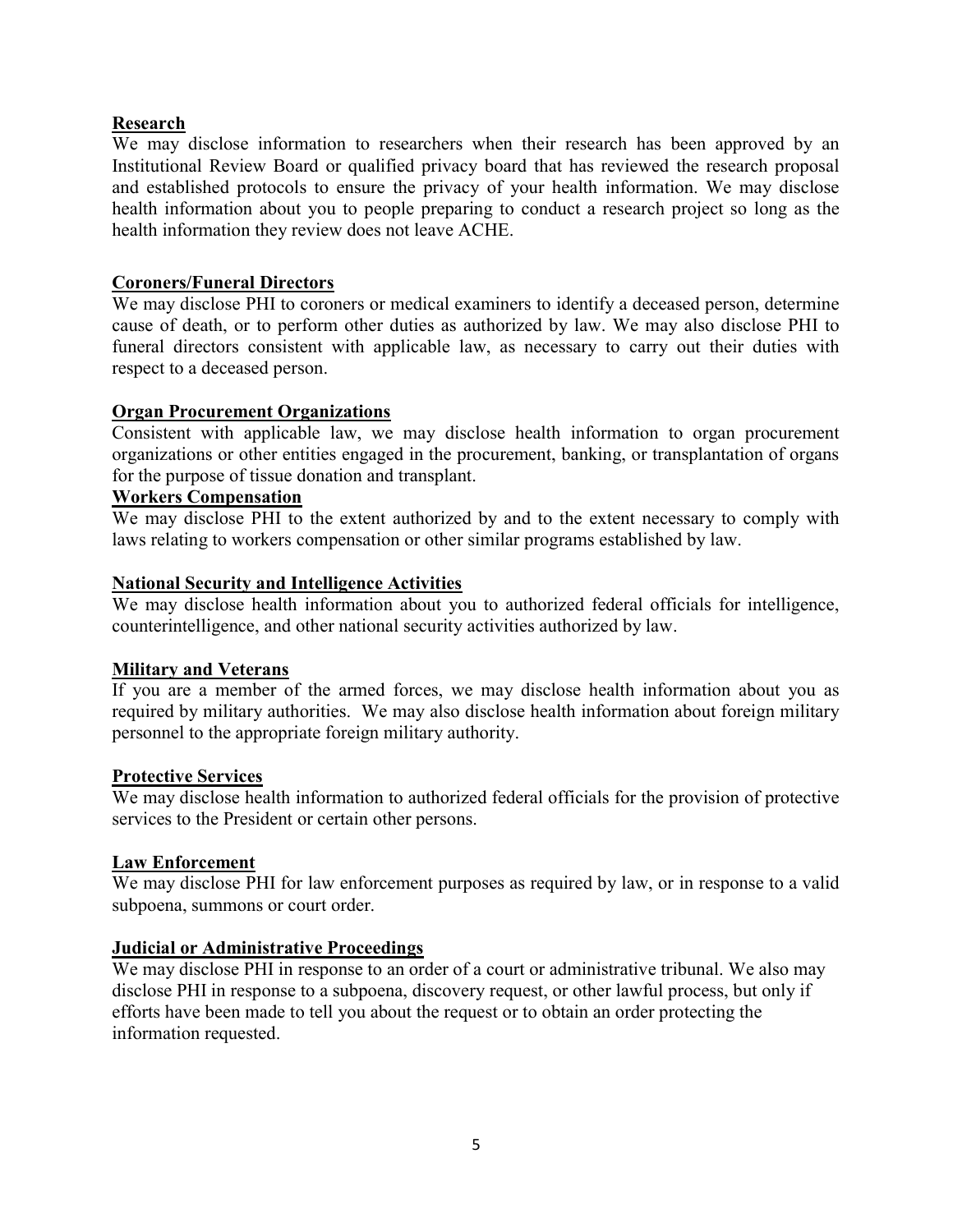# As Required By Law

We will disclose health information about you when required to do so by federal, state or local law.

# Health Oversight Agency

We may disclose your PHI to a health oversight agency for oversight activities authorized by law (audits, licenses, inspection, etc.)

### Correctional Institution

Should you be an inmate of a correctional institution, we may disclose PHI to the institution or agents thereof for the health and safety of you or other individuals.

#### **Secretary**

We may disclose PHI to the Secretary of Health and Human Services if requested.

The following uses and disclosures will only be made with your written authorization:

- 1) some uses and disclosures for marketing purposes;
- 2) uses and disclosures that constitute the sale of protected health information;
- 3) most uses and disclosures of psychotherapy notes (if maintained by ACHE);
- 4) other uses and disclosures not described in this Notice.

You have the right to revoke your authorization at any time, except to the extent that ACHE has already used or disclosed your PHI in reliance on your authorization. For More Information or To Report a Problem

If you have questions and would like additional information, you may contact the Privacy Officer,

| Name:    | Ed Leman                                          |
|----------|---------------------------------------------------|
| Address: | 610 W. Cruger Ave, P.O. Box 128, Eureka, IL 61530 |
| Phone:   | 309-467-2311                                      |
| E-mail   | eleman@each.org.                                  |

If you believe your privacy rights have been violated, you can file a complaint with the Privacy Officer or with the Secretary of Health and Human Services. There will be no retaliation for filing a complaint.

Revision Date: 09/15/2019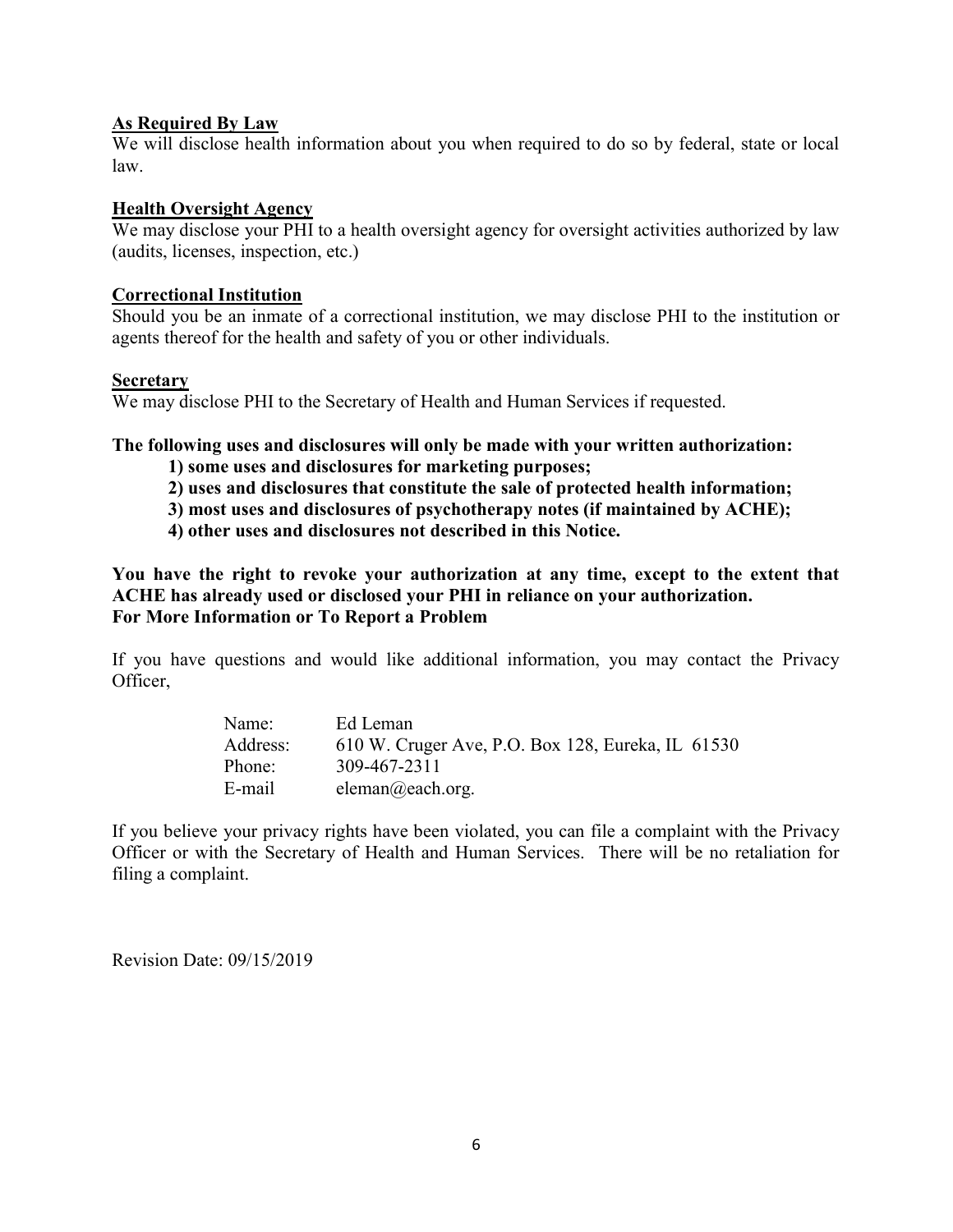#### Non-Discrimination Notice

as:

The Apostolic Christian Home of Eureka complies with applicable Federal civil rights laws and does not discriminate on the basis of race, color, national origin, age, disability, or sex. The Apostolic Christian Home of Eureka does not exclude people or treat them differently because of race, color, national origin, age, disability, or sex.

Apostolic Christian Home of Eureka:

 • Provides free aids and services to people with disabilities to communicate effectively with us, such as:

○ Qualified sign language interpreters

 ○ Written information in other formats (large print, audio, accessible electronic formats, other formats)

• Provides free language services to people whose primary language is not English, such

○ Qualified interpreters

○ Information written in other languages

If you need these services, contact Kevin Singletary, Social Service Director

If you believe that Apostolic Christian Home of Eureka has failed to provide these

services or discriminated in another way on the basis of race, color, national origin, age,

disability, or sex, you can file a grievance with:

Kevin Singletary, Social Service Director

Phone =  $309-467-2311$ , Fax =  $309-467-2584$ 

E-mail = ksingletary@each.org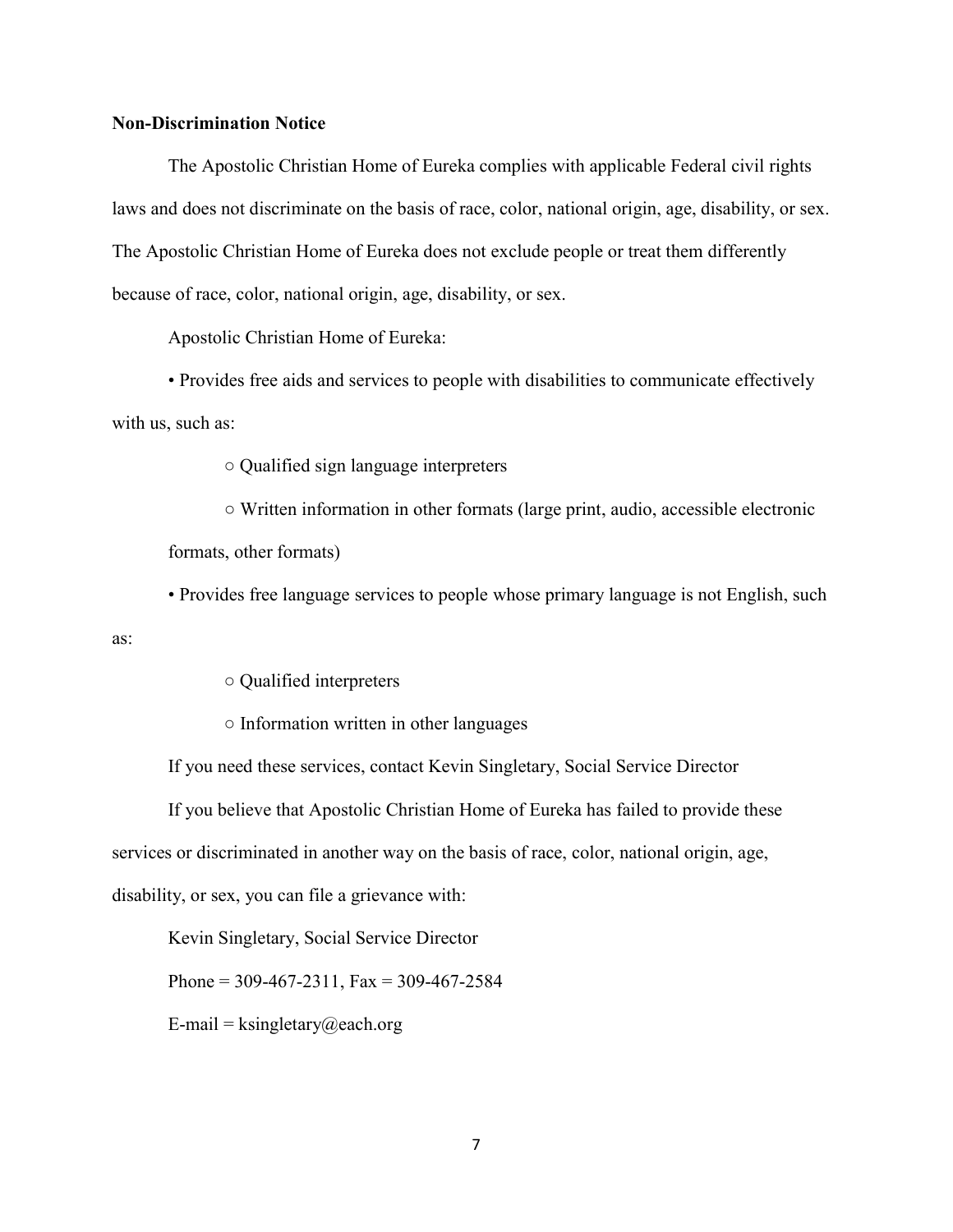You can file a grievance in person or by mail, fax, or email. If you need help filing a grievance, Kevin Singletary, Social Service Director is available to help you.

You can also file a civil rights complaint with the U.S. Department of Health and Human Services, Office for Civil Rights, electronically through the Office for Civil Rights Complaint Portal, available at https://ocrportal.hhs.gov/ocr/portal/lobby.jsf, or by mail or phone at: U.S. Department of Health and Human Services 200 Independence Avenue, SW Room 509F, HHH Building Washington, D.C. 20201 1-800-368-1019, 800-537-7697 (TDD) Complaint forms are available at http://www.hhs.gov/ocr/office/file/index.html.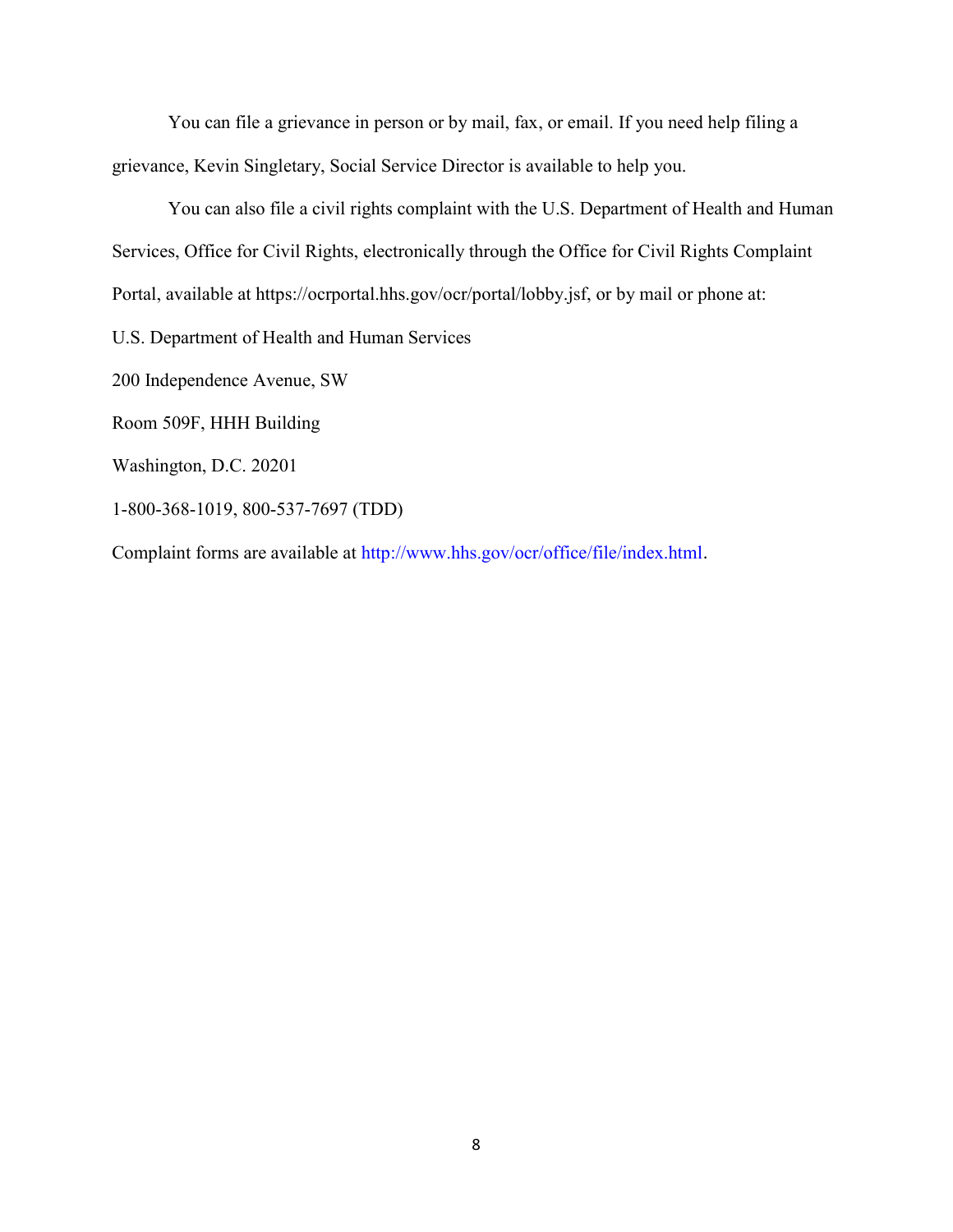#### Proficiency of Language Assistance Services

ENGLISH: ATTENTION: If you speak English, language assistance services, free of charge, are available to you. Call 1-309-467-2311.

SPANISH: ATENCIÓN: si habla español, tiene a su disposición servicios gratuitos de asistencia lingüística. Llame al 1-309-467-2311.

POLISH: UWAGA: Jeżeli mówisz po polsku, możesz skorzystać z bezpłatnej pomocy językowej. Zadzwoń pod numer 1-309-467-2311.

CHINESE: 注意:如果您使用繁體中文,您可以免費獲得語言援助服務。請致電 1-309-467-2311. KOREAN: 주의: 한국어를 사용하시는 경우, 언어 지원 서비스를 무료로 이용하실 수 있습니다.

1-309-467-2311 번으로 전화해 주십시오.

TAGALOG: CHÚ Ý: Nếu bạn nói Tiếng Việt, có các dịch vụ hỗ trợ ngôn ngữ miễn phí dành cho bạn. Gọi số 1-309-467-2311.

ARABIC:

ملحوظة: إذا كنت تتحدث اذكر اللغة، فإن خدمات المساعدة اللغوية تتوافر لك بالمجان. اتصل برقم -467-309-1 2311 (رقم هاتف الصم والبكم: -309-1 2311-467).

RUSSIAN: ВНИМАНИЕ: Если вы говорите на русском языке, то вам доступны бесплатные услуги перевода. Звоните 1-309-467-2311.

GUJARATI: સુચના: જો તમે ગુજરાતી બોલતા હો, તો નિ:શુલ્ક ભાષા સહાય સેવાઓ તમારા માટે ઉપલબ્ધ છે. ફોન કરો 1-309-467-2311. URDU:

خبردار: اگر آپ اردو بولتے ہيں، تو آپ کو زبان کی مدد کی خدمات مفت ميں دستياب ہيں ۔ کال کريں 1-309-467-2311.

VIETNAMESE: CHÚ Ý: Nếu bạn nói Tiếng Việt, có các dịch vụ hỗ trợ ngôn ngữ miễn phí dành cho bạn. Gọi số 1-309-467-2311.